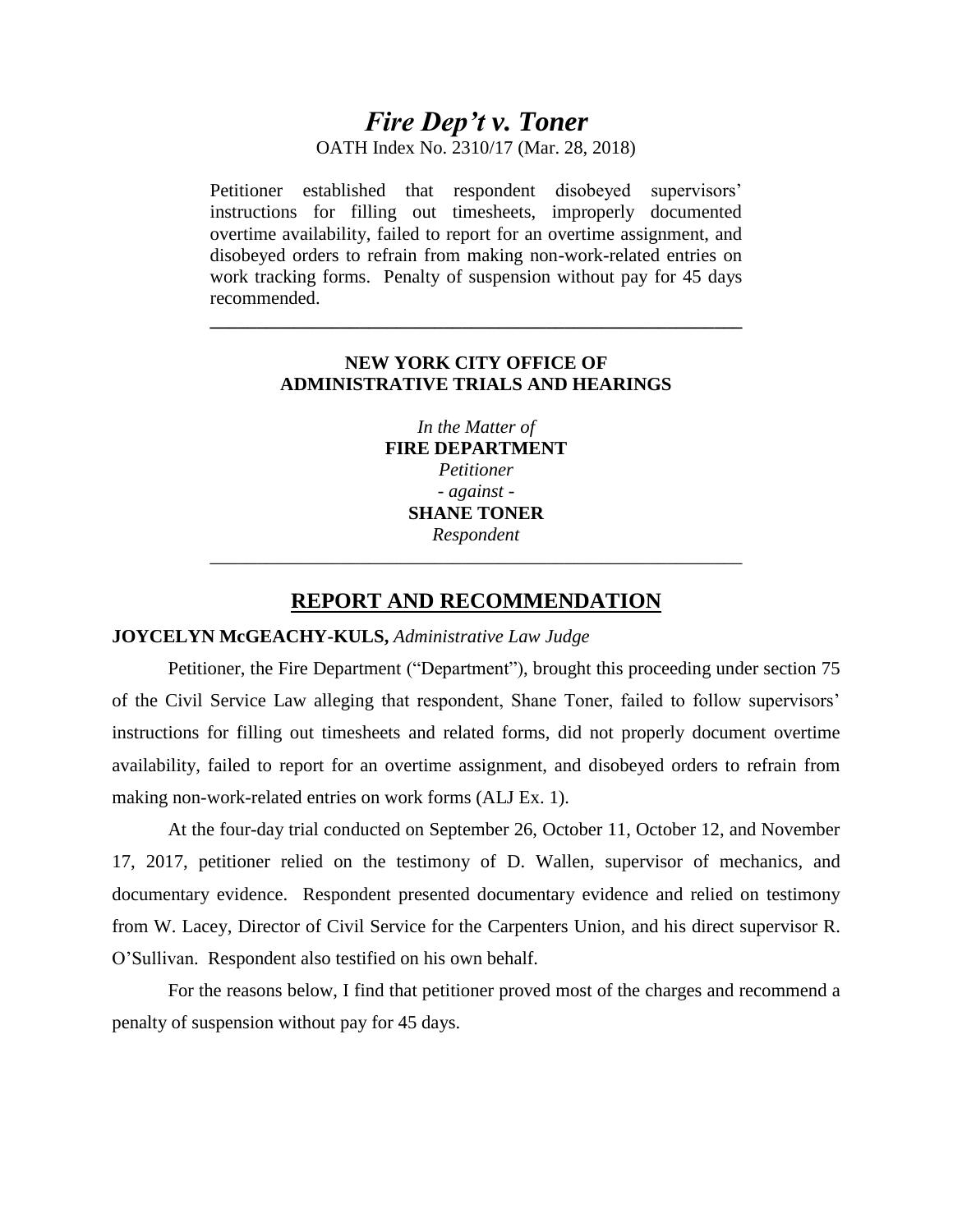#### **BACKGROUND**

Respondent has been a carpenter with the Department since 2010. He is responsible for carpentry work and repairs within firehouses throughout New York City (Tr. 20). He works from 7:30 a.m. to 3:00 p.m., Monday through Friday. At the start of his shift, respondent reports to the 58<sup>th</sup> Street trailer, where he calls his supervisor to get his daily assignment. After receiving his assignment, he uses a Department vehicle to drive to the work location. At the end of his shift, respondent reports back to the  $58<sup>th</sup>$  Street trailer to sign out and return the Department vehicle. Respondent clocks in and out using the palm scanner at the trailer (Tr. 508- 10).

Most of the charges in this matter relate to whether respondent completed two required Department forms in accordance with Department rules, policies, and procedures between June 12, 2016 and July 22, 2017. The Department further charged respondent with failing to comply with supervisors' instructions regarding the completion of these forms. Respondent contended that these requirements were changes in policies or procedures and that he was not aware of any revisions. Respondent is also charged with being absent without official leave when he failed to report for a previously scheduled overtime assignment.

## **ANALYSIS**

The Fire Department employs mechanics who are responsible for the maintenance of 350 firehouses, EMS facilities, and training facilities throughout New York City. These mechanics, supervised by D. Wallen, include carpenters, electricians, plumbers, roofers, maintenance men, laborers, plasterers, and painters. Because the Department operates around the clock, there is often a need for carpenters to be available for emergency repairs in firehouses or facilities (Tr. 19-20). As a result, the Department has reporting policies to identify carpenters who are available to work overtime hours in addition to their scheduled shift (Tr. 30-32).

Carpenters are required to fill out two forms during the course of their duties to account for their hours worked, work assignments and location: the daily work order tracking form ("daily tracking form" or "DTF") and the weekly time report ("WTR"). The DTF provides a report on the progress of work assignments and details the amount of time a carpenter worked in a day by work order number, location, and description of work. The WTR is filled out on a daily basis by carpenters and submitted weekly. In addition to carpentry assignments, work locations,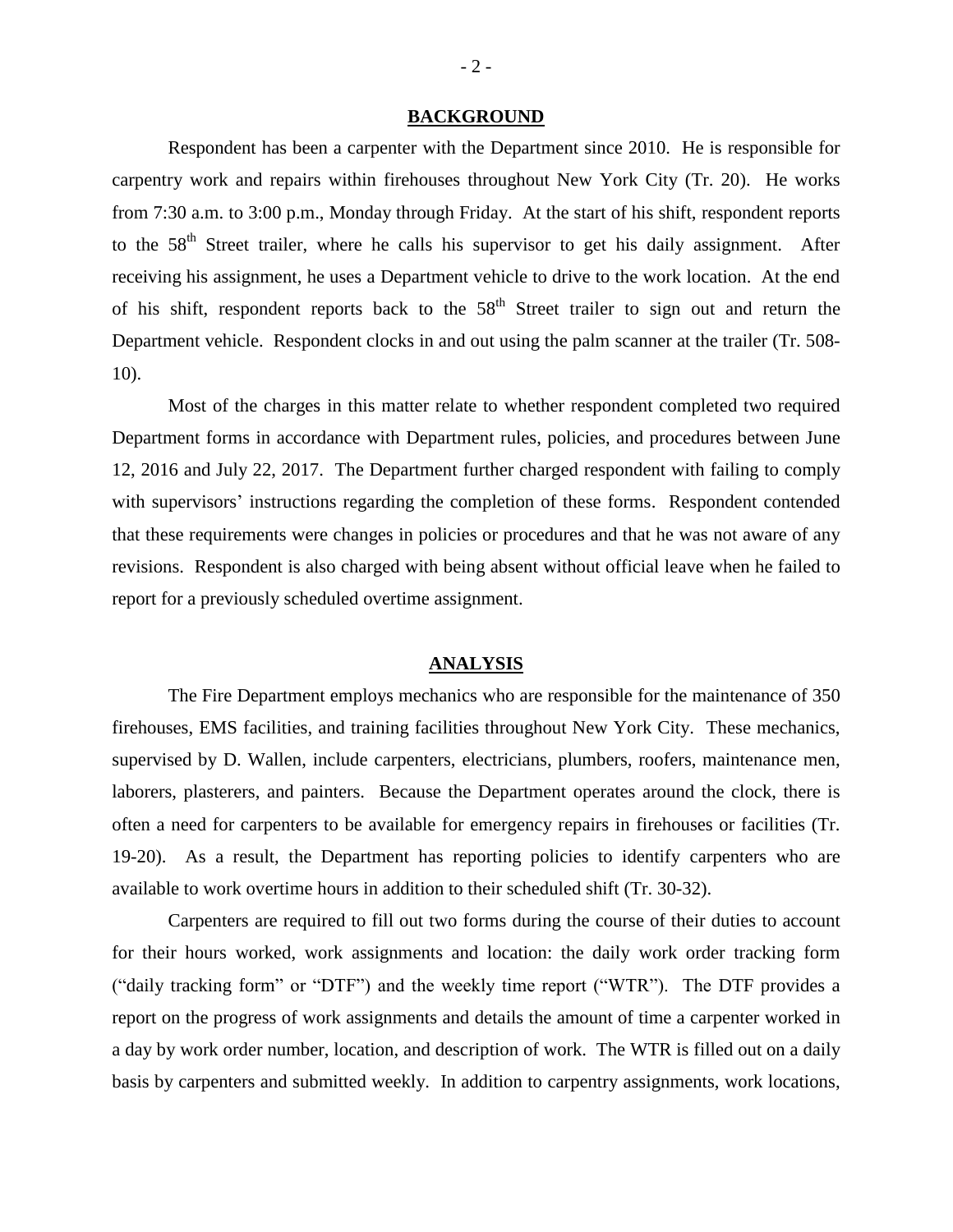and information contained in the DTF, the WTR records whether carpenters worked overtime, and whether they took annual or sick leave (Tr. 23, 34). According to Mr. Wallen, carpenters are supposed to document their day, "where they've been and what they were doing and the hours start and . . . when they get there and when they leave there whatever location they report to" (Tr. 132).

Overtime can be scheduled or unscheduled, depending on emergency assignments. Supervisors must be able to reliably identify who is available should emergency work become necessary. In these instances, the supervisor would call the carpenter who was listed as available on the overtime list. If the overtime was scheduled for an assignment, the supervisor would ask the carpenter on Friday afternoon if they were available for the weekend (Tr. 29). The process for distributing overtime is detailed in the Department's Buildings Maintenance Division Policy and Procedure Handbook ("Red Book") (ALJ Ex. 2 at 71-75; Tr. 30-31). Mr. Wallen testified that supervisors are required to maintain a grid sheet with the names of all employees supervised and the amount of overtime work offered for each employee. The supervisor is required to document in the grid sheet "[e]very instance in which overtime was offered to an employee, the length of the overtime work, hours and minutes, that the employee was offered, whether the employee accepted or declined the overtime work, and if the employee accepted overtime work, the location of the assignment" (ALJ Ex. 2 at 71; Tr. 170-71, 185-86). The grid sheet is used to ensure that overtime is distributed fairly (Tr. 171). Overtime work assignments are offered based on the number of overtime hours that an employee has refused or worked throughout the year and is offered to employees that have been offered the fewest overtime hours (Tr. 32-33).

Mr. Wallen testified that information on how to complete the DTF and the WTR is contained in the Red Book. Each employee is given a copy of the Red Book at the start of their employment with the Department and when the Red Book is updated. Employees must sign for receipt of the Red Book and any updates. Respondent received an updated Red Book in 2010 and 2014 and signed forms acknowledging receipt of each (Pet. Ex. 2; Tr. 24, 27, 58-59). The Red Book provides that "[t]he Weekly Time Report shall be completed on a daily basis, as assignments are completed and shall accurately reflect: the date of each authorized assignment, the odometer reading of the vehicle assigned to the employee upon arrival to the location of the work assignment, time of arrival and the time of departure, the Work Order reference number for each work assignment, a description of the employee's work and for each workday, regular work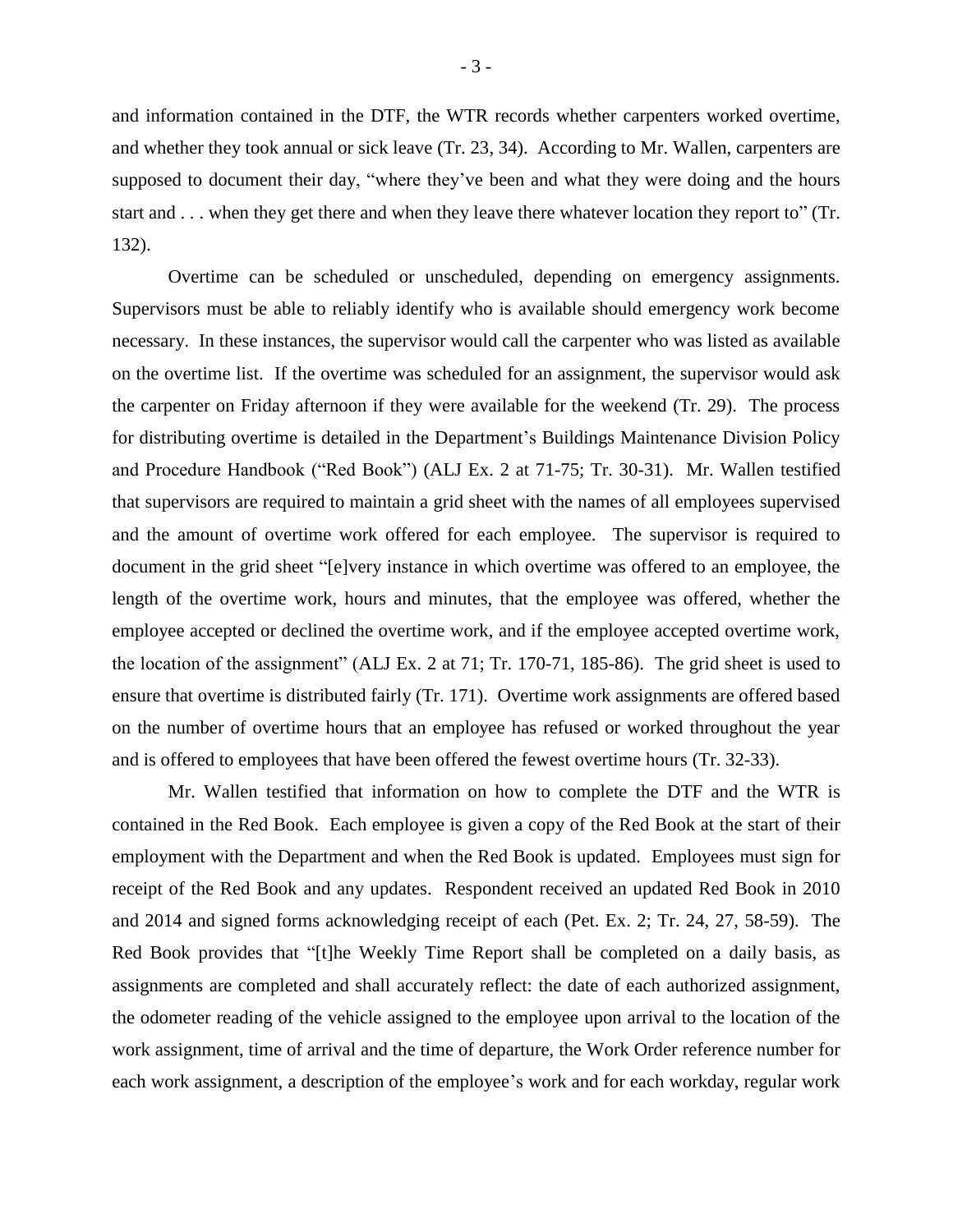hours, overtime hours, sick leave or annual leave" (ALJ Ex. 2 at 76; Tr. 184-85). The Red Book also requires that supervisors return to an employee any time and leave records that are inaccurate or incomplete (ALJ Ex. 2 at 78; Tr. 179, 220).

The purpose of the WTR is to document where the mechanics worked, the time of work they performed, if they worked overtime, if they refused overtime, if they were unavailable for overtime, if they took sick leave or annual leave, and a description of the work performed (Tr. 34-35). Mr. Wallen acknowledged that neither the WTR nor DTF explicitly states that hours worked refers only to hours worked on a work order. However, since the employee has to list a work order, it is implied that the hours worked relate to a work assignment (Tr. 181).

Both the DTF and WTR contain columns titled "Description of Work" where the employee would describe the work assignment for the day. Mr. Wallen testified that only comments related to work assignments are appropriate to include on these forms. Ordinarily, Mr. Wallen submits the forms to the timekeeper who then enters the forms in the work order system to document the hours worked on a work order, or if the work order is complete (Tr. 86- 87). When there are superfluous comments on the forms, the timekeeper does not understand whether the comment is work-related and has to go to a supervisor for explanation which "slows the process down" (Tr. 92).

Policies regarding the completion of forms were communicated directly to respondent several times, including during three separate supervisors conferences with respondent and his supervisors, Mr. Wallen, Mr. O'Sullivan and D. Rainis. Mr. Wallen explained that the supervisors conferences are not disciplinary in nature but they are meetings to advise the employee that he is not "doing something correctly" (Tr. 63-64). On June 26, 2014, respondent's supervisors met with respondent to explain that he did not fill out his paperwork accurately and completely. They directed respondent to accurately record his availability for overtime on his WTR and to refrain from adding non-work-related comments on the DTF (Pet. Ex. 3; Tr. 64). On July 9, 2014, respondent's supervisors conducted another supervisory conference with respondent due to his failure to document his availability for overtime on his WTR and to respond to supervisors phone calls offering overtime. Respondent was directed to accurately report his availability to work overtime (Pet. Ex. 4; Tr. 69-70). On July 17, 2014 they met with respondent to discuss non-work-related comments respondent wrote on the WTR and to direct respondent to use the  $58<sup>th</sup>$  Street trailer phone to confirm overtime availability. They also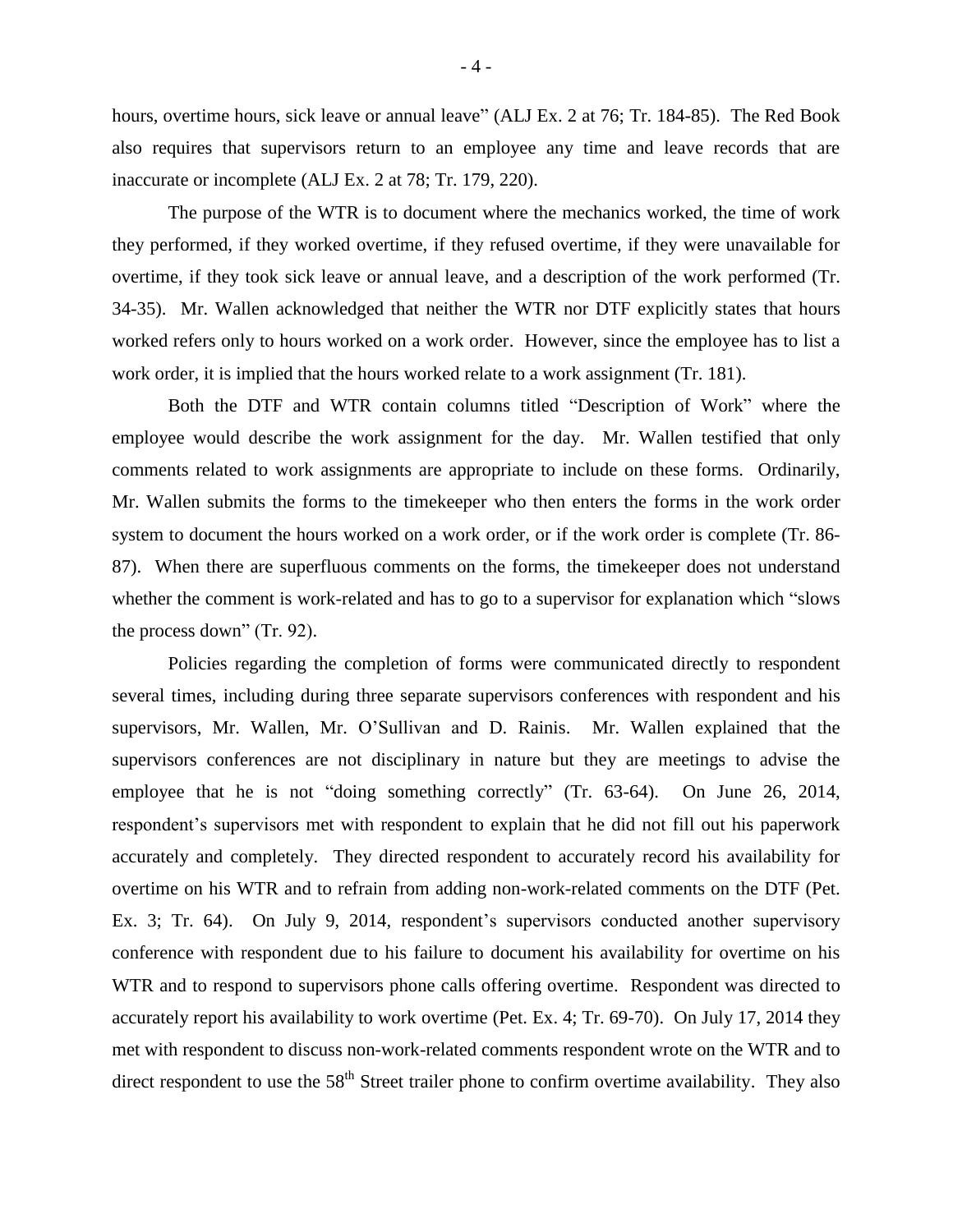referenced the prior supervisor conferences (Pet. Ex. 5; Tr. 71). During these conferences, supervisors explained to respondent how to fill out the required forms correctly (Tr. 241, 293).

## **Failure to Accurately Document Availability for Overtime**

Mr. Wallen testified that on 22 occasions from July 15, 2016 to July 22, 2017, respondent did not indicate his availability to work overtime on his WTR (Pet. Ex. 1). On six of those dates, October 31, November 1, November 2, December 22, and December 23, 2016 and July 21, 2017, respondent indicated that he was on either annual leave or sick leave. However, carpenters are required to complete the overtime column for the corresponding dates even when sick or annual leave is taken (Pet. Ex. 1; Tr. 93-99, 107-09). On two occasions, October 29 and October 30, 2016, respondent indicated that he was available for overtime but failed to contact his supervisor, Mr. Rainis, who had left a message to call him on both dates for the overtime assignments. Respondent was marked as refusing overtime assignments for those dates (Pet. Exs. 8, 9; Tr. 102, 104).

Mr. Wallen explained that when an employee is on sick leave, he is not available for overtime. However, the employee's unavailability should still be noted on his WTR (Tr. 193- 94). Mr. Wallen acknowledged that there is no written instruction for completing the overtime column in the Red Book, he asserted that the Red Book requires that documents should be filled out accurately and correctly (Tr. 203-05). Further, he testified he had directed respondent to fill out his timesheets accurately and completely and that respondent's supervisors had spoken to respondent about the requirement to complete the overtime availability column when on sick or annual leave and had directed respondent to do so (Tr. 152-53).

Mr. O'Sullivan is a carpenter supervisor and has supervised respondent for seven years and testified that he reviews timesheets and other paperwork submitted by carpenters. He testified that when he received documents that were incorrect or incomplete, he would notify the carpenters and return the documents for correction (Tr. 437-38, 441-42). Mr. O'Sullivan stated that he had returned forms to respondent in the past with the direction to make necessary corrections and that respondent told him that he was not going to make the required corrections and that he was not going to follow Mr. O'Sullivan's directive (Tr. 462-63).

Mr. Lacey, Director of Civil Service for the NYC District Council of Carpenters, testified that he represents all carpenters that work for the city and represents carpenters in grievances,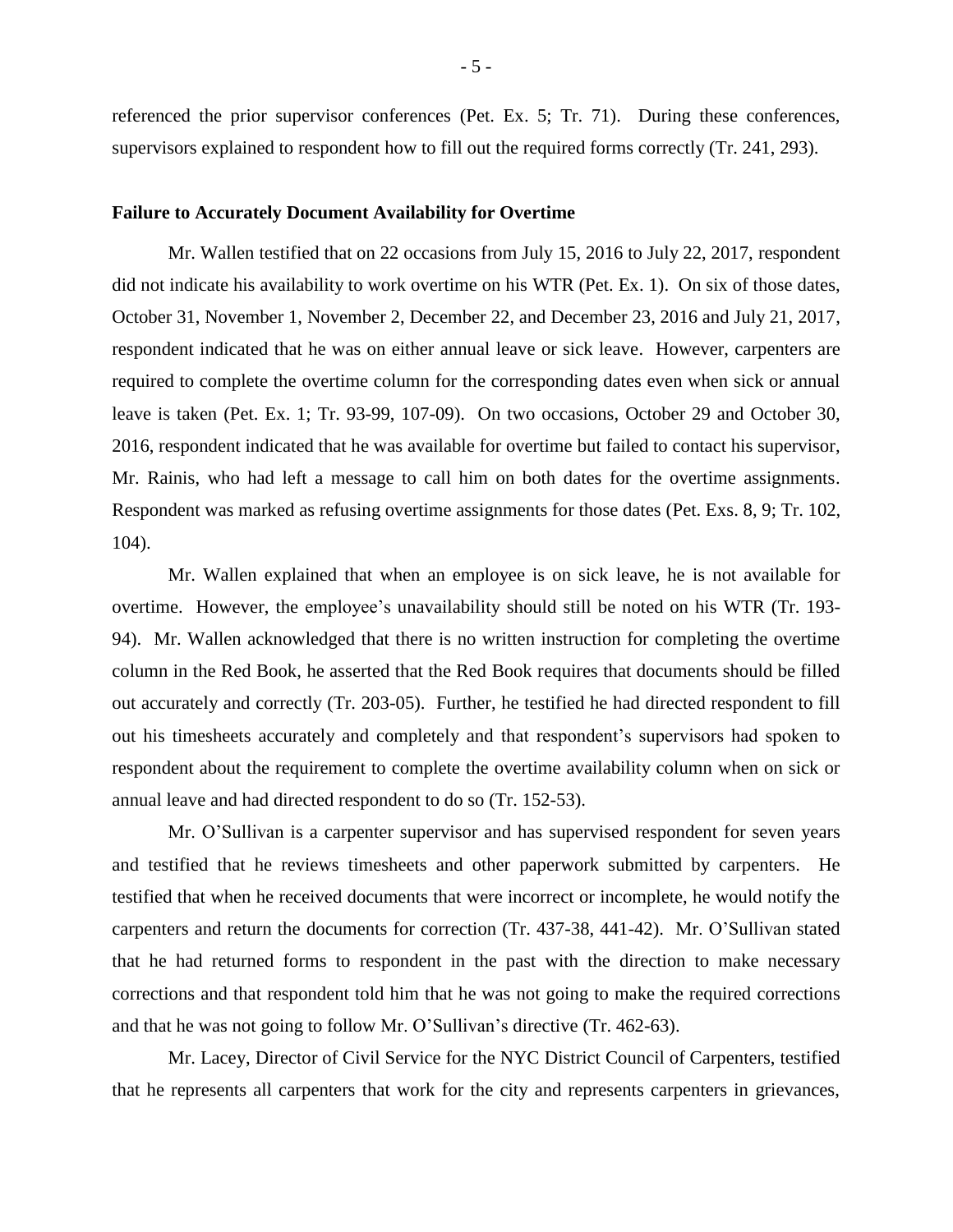disciplinary matters, and other matters. He offered general testimony regarding his familiarity with carpenters' work because he is a carpenter and does "full-time union work" and he knows what carpenters do "throughout the day in firehouses" (Tr. 335-36, 345). According to Mr. Lacey, carpenters are not required to notify supervisors in advance of their availability to work overtime when on sick or annual leave. The WTR is submitted at the end of the week and is therefore not an advance notification. The WTR instead serves as a confirmation of availability that is submitted to supervisors for the purpose of determining the distribution of overtime assignments (Tr. 307, 330)

Although the undisputed documentary evidence showed that respondent did not record his overtime availability on each of the specified dates, respondent claimed that he was never instructed on how to complete the WTR or how to fill out the column for sick leave or annual leave (Tr. 527). Contrary to Mr. O'Sullivan's testimony, respondent testified that when he left the overtime availability column blank, the WTRs were not returned to him so he concluded that they were acceptable (Tr. 551-53, 618-19). Respondent did acknowledge one instance when Mr. O'Sullivan did not actually return a WTR to him but called him to his office and asked that respondent fill out the overtime column correctly by placing a "yes" or "no" in the availability column. Respondent stated that he refused to make the change because he did not want "to put the wrong information down on a sheet that [he] was signing" (Tr. 584-85). He stated that this trial was the first time he had noticed that there was anything wrong with his forms (Tr. 574-75). He further testified that the first time he learned that he was not filling out the forms correctly was on July 27, 2017 when he was reprimanded (Tr. 620).

Respondent's testimony that he did not know that he was filling out Department forms incorrectly was impeached by evidence of a prior proceeding before this tribunal in February 2016, which resulted in a penalty imposed against respondent for failing to complete Department forms in accordance with Department procedure and his supervisors' directives. This information was directly relevant to respondent's testimony regarding notice of Department policies and was deemed admissible when respondent testified that he was unaware of the Department's policies at issue in this matter. This evidence was admitted solely for this purpose and not to prove whether respondent engaged in the charged misconduct. *See Health & Hospitals Corp. v. Ricketts,* OATH Index No. 2386/09 at 3 (June 22, 2009), *aff'd*, 88 A.D.3d 593 (1st Dep't 2011); *Dep't of Housing Preservation & Development v. Wilkins*, OATH Index No.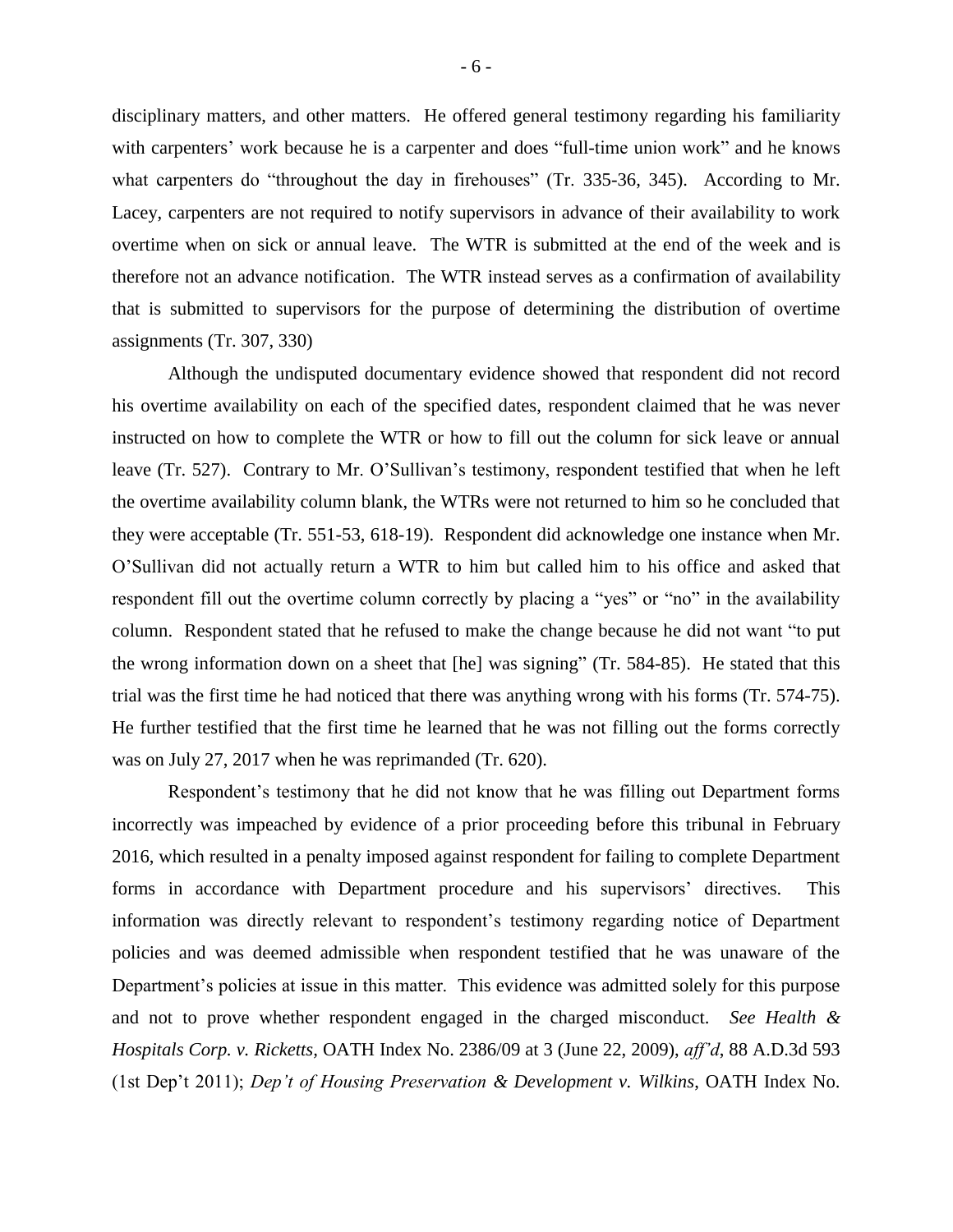466/92 at 6 (Mar. 9, 1992); *People v. Molineaux*, 168 N.Y. 264, 292-93 (1901); J. Prince, Richardson on Evidence § 4-511 (Lexis 2009).

Respondent is charged with failing to comply with all applicable Department policies, procedures, rules and regulations for each occasion where he failed to accurately indicate his availability to work overtime. In addition to the credible testimony of Mr. Wallen, petitioner presented respondent's supervisors conference memoranda and a performance evaluation each referencing the requirement that respondent fill out the forms as directed by his supervisors. Respondent did not dispute receiving these documents nor did he offer a credible explanation to justify his refusal to comply with his supervisors' directives to complete the forms as instructed. Furthermore, respondent's assertions that he was never notified about this process were not true as evidenced by a prior trial before this tribunal where respondent was found to have engaged in similar conduct. These charges are sustained.

Respondent is also charged with failing to comply with supervisory instructions on each occasion where he failed to accurately indicate his availability to work overtime. These charges are sustained as a cumulative charge referencing on-going conduct.

### **Failure to Correctly Document the Hours and Location of the Start or End of Tour**

During the time period referenced in the petition, the Department used the 58<sup>th</sup> Street trailer in Queens, New York, as a central reporting location. Inside the trailer there was a locker room, a small kitchen, an office, a white board, a fax machine, a palm scanner for electronic timekeeping, and an area where employees could complete and drop off paperwork. Carpenters had the option of reporting first to the  $58<sup>th</sup>$  Street trailer to get their work assignments and pick up a Department vehicle to drive to their work assignment. At the end of their shifts, the carpenters would return to the trailer to sign out and return the Department vehicle. Alternatively, carpenters could take Department vehicles home on the night before an assignment and report directly to the assignment at the beginning of their shift the next morning (Tr. 110-11, 113). Respondent chose to report to the 58th Street trailer each morning (Tr. 142- 43).

In June 2016, at Mr. Wallen's request, Mr. Rainis posted notices in the trailer reminding carpenters who started and ended their shifts at the  $58<sup>th</sup>$  Street trailer to record the  $58<sup>th</sup>$  Street trailer as the starting and ending work location on their WTRs (Tr. 118-19, 122). This notice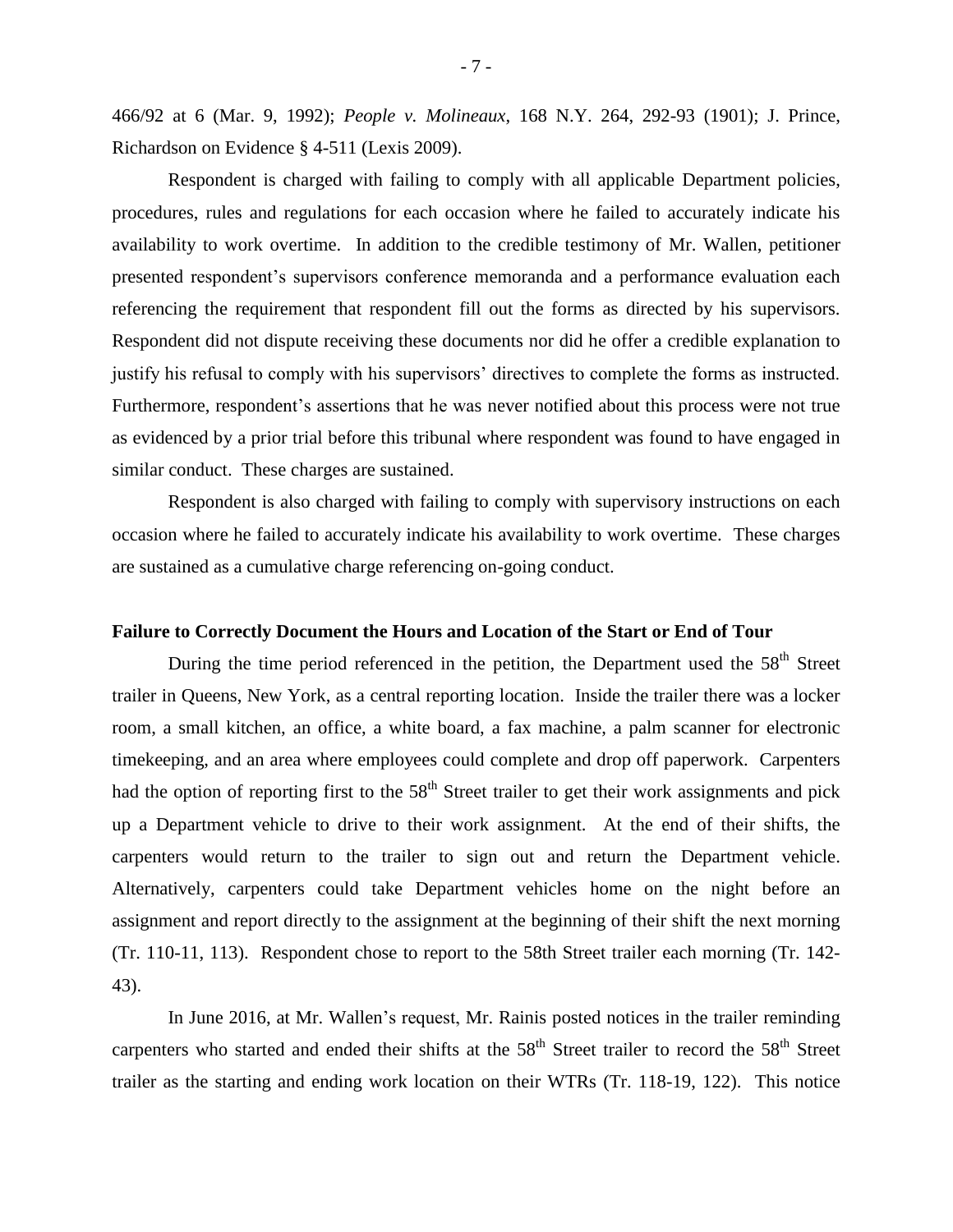was posted on the white board in the trailer as well as in the window of the supervisor's office door in the trailer (Pet. Exs. 10, 11; Tr. 126-27). Mr. Wallen requested this notice because several employees were incorrectly listing their first field assignment location as their starting location and were not accurately documenting their start and end times (Tr. 119). On June 22, 2016, Mr. Rainis e-mailed Mr. Wallen informing him that despite having posted the notice in the trailer, respondent did not list  $58<sup>th</sup>$  Street as the starting or ending location for the day. The email noted that others that reported to the trailer were marking their sheets correctly (Pet. Ex. 12; Tr. 120).

Mr. Lacey testified that he participated in a union settlement involving the Department and carpenters who took Department vehicles home after their shifts. The resolution provided that carpenters who had Department vehicles would drive directly to their first assignment without coming to the 58<sup>th</sup> Street trailer and would record their first work assignment location as their starting location. Further, he stated that he was familiar with the Department's policies and practices regarding the WTRs and that for at least five years, carpenters who reported to the  $58<sup>th</sup>$ Street trailer, reported their starting location as the location of their first work assignment (Tr. 342). However, on cross examination, Mr. Lacey testified that carpenters who did not drive Department vehicles would report to a central location and would then clock in at 7:30 a.m. (Tr. 399).

Mr. Lacey questioned the notice that the Department gave carpenters regarding completion of their WTRs. He offered that grease [white] boards are not normally used to communicate changes in policies and concluded it was not appropriate based on "common sense" because there are "other ways that are better to [give notice]" (Tr. 354-55, 403). Although Mr. Lacey opined that changes in work policies should be sent to the union or sent in writing to the workers affected, he acknowledged that the union did not file a grievance (Tr. 397).

According to Mr. Wallen, since respondent reported to the  $58<sup>th</sup>$  Street trailer and his regular work hours were 7:30 a.m. to 3:00 p.m., his WTR should reflect 58<sup>th</sup> Street at 7:30 a.m. as the start location and time (Tr. 20, 143). The undisputed documentary evidence showed that respondent failed to record the  $58<sup>th</sup>$  Street trailer as his starting location on each of the specified dates. Mr. Wallen testified that for each entry on respondent's WTRs submitted from June 12, to September 17, 2016, respondent listed his starting work location as the location of his first assignment and the starting time as the time that he arrived at the work site (Pet. Ex. 14; Tr. 138-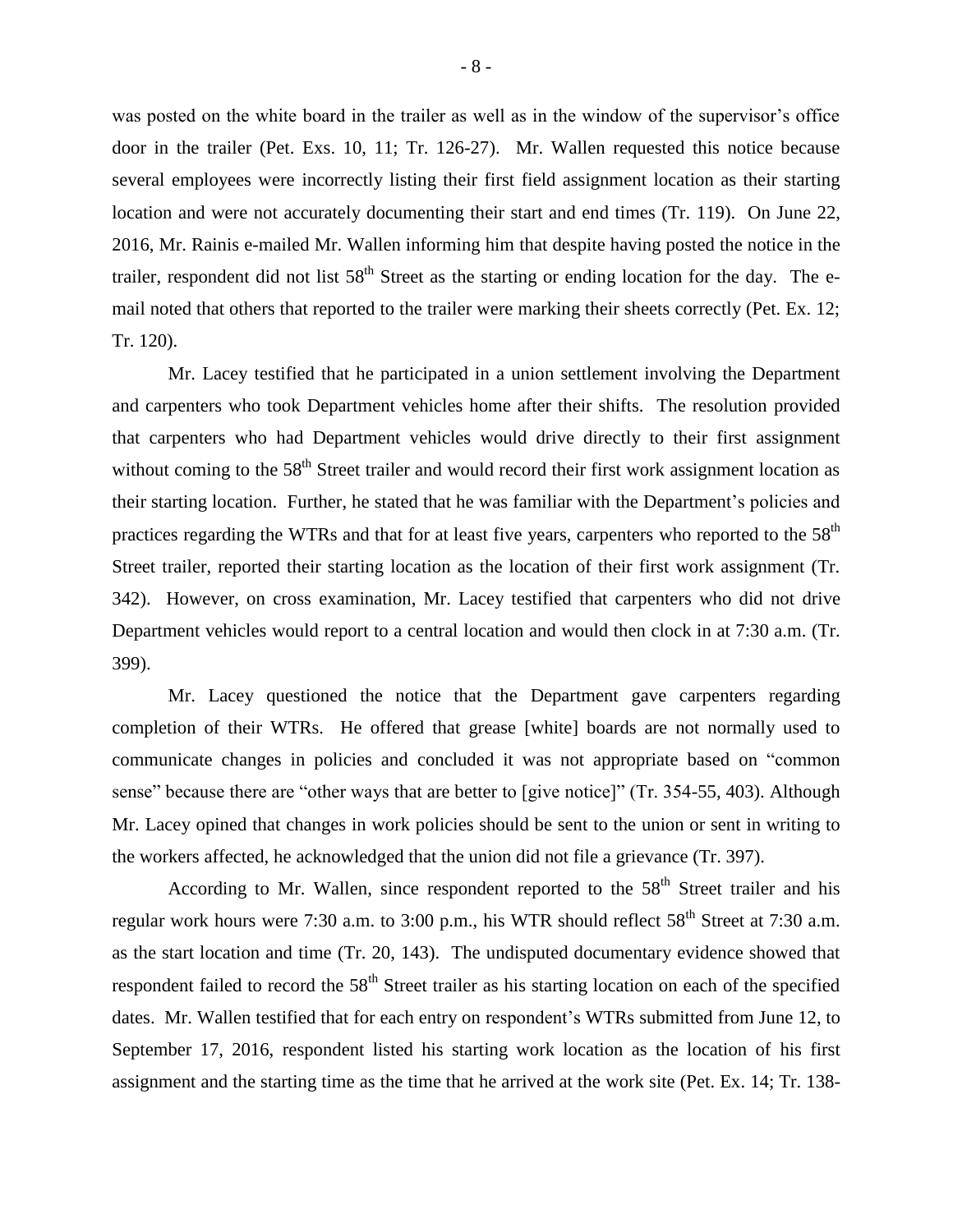146, 149-151). In addition, respondent did not accurately report his hours worked on the WTR. The Department uses CityTime for payroll processing to record hours worked, overtime, and annual and sick leave for each employee (Tr. 135-36). At the  $58<sup>th</sup>$  Street trailer, carpenters use a palm scanner to register the time that they report to work (Tr. 136). The sign-in times captured from the palm scanner for CityTime do not match the sign-in times that respondent reported on his WTRs. Respondent used the palm scanner to record his arrival at the 58<sup>th</sup> Street trailer, but then recorded the field assignment location and arrival time each day on his WTR. This resulted in two different reported start times and locations for each workday.

Respondent did not dispute that he reported to the  $58<sup>th</sup>$  Street trailer at the beginning of each shift and that he did not reference the 58<sup>th</sup> Street location as his work location or his arrival at that location as his start time from June 12, through September 17, 2016 as alleged in the petition. He instead testified that he was never told how to complete this form properly and that when he was first hired seven years ago, Mr. O'Sullivan instructed him to put his work location as the first work location, rather than 58<sup>th</sup> Street. Respondent testified that he was not aware that he was not filling out the WTR correctly until these charges were filed against him. Respondent further testified that he did not receive any notices or instructions with his paycheck about how to fill out the WTR. Although reporting to the  $58<sup>th</sup>$  Street trailer every day, respondent, rather incredibly, did not recall that there was a grease board in the trailer in June 2016. He then stated that if a white board was in the trailer, it was not used to post work-related notices (Tr. 572-75).

Respondent is charged with failing to comply with all applicable Department policies, procedures, rules and regulations for each occasion where he failed to accurately indicate his availability to work overtime. In addition to the credible testimony of Mr. Wallen, petitioner presented e-mails from respondent's supervisors documenting conferences with respondent where they advised him of the policies and directed respondent to comply. Petitioner posted a sign in the  $58<sup>th</sup>$  Street trailer advising all employees reporting to the trailer of the policy regarding starting work times and locations. Despite the supervisors conferences, directives from supervisors, and posted notices, respondent refused to comply with this policy. It is not clear what kind of notice would be sufficient to motivate respondent's compliance with Department policies. Respondent's testimony that that he did not have notice of these policies or notice that his conduct violated Department rules was not credible. Therefore, charges related to this conduct are sustained.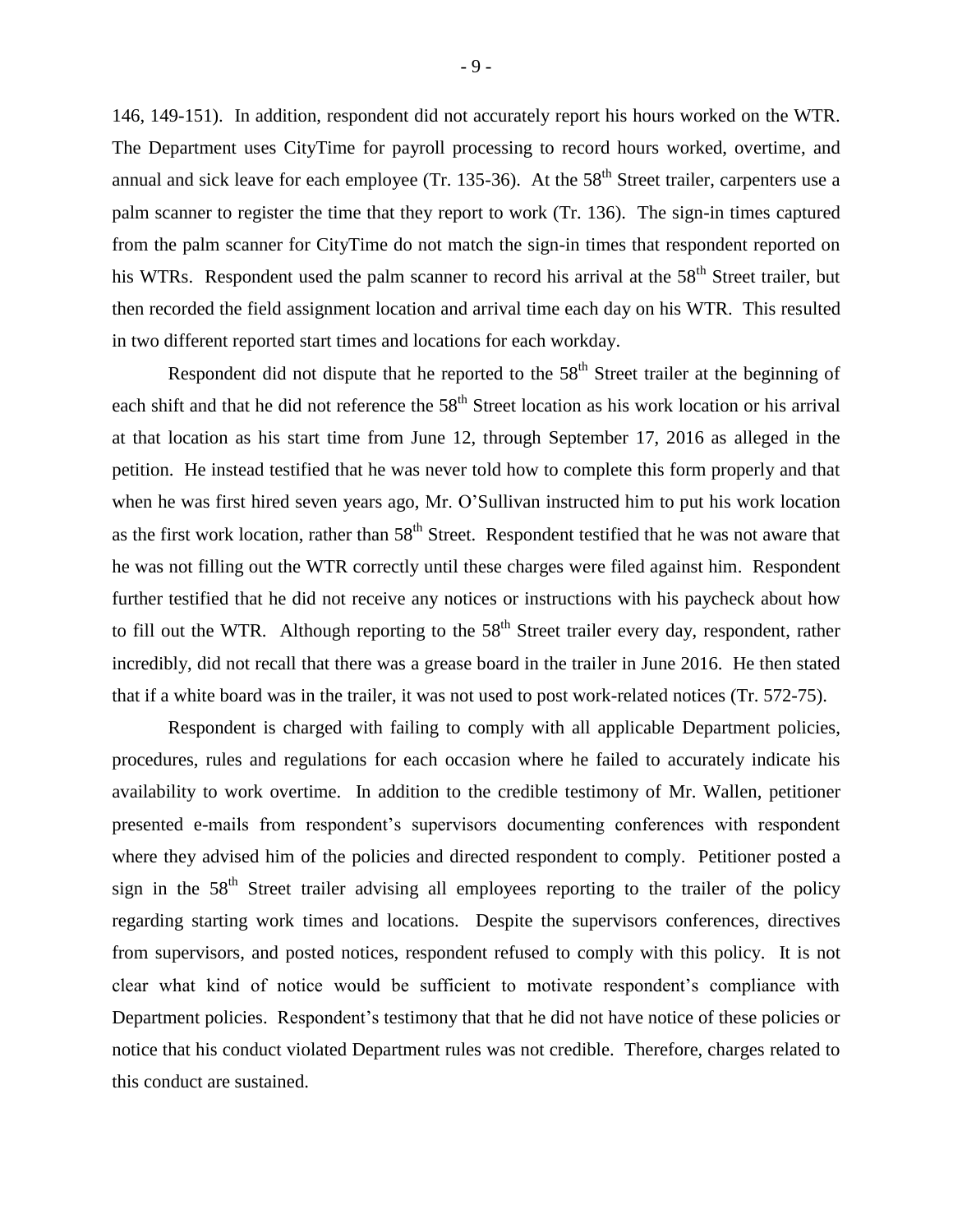Respondent is also charged with failing to comply with supervisory instructions for each occasion where he failed to accurately indicate his availability to work overtime. These charges are sustained as a cumulative charge referencing on-going conduct.

### **Writing Non-Work-Related Comments on Department Forms**

In June 2014, Mr. Rainis conducted a previously referenced supervisors conference with respondent. Mr. Wallen and Mr. O'Sullivan were also present. During that conference, respondent was directed to "only provide information on the daily or weekly sheets that is authorized by a supervisor or as described in the Red Book" (Pet. Ex. 3). Mr. Wallen testified that he had several conversations with respondent and was aware that his supervisors also had conversations with respondent directing him not to write non-work-related comments on his WTR or DTF (Tr. 92, 98). Mr. Wallen also instructed respondent on what was appropriate and inappropriate information to include on these forms (Tr. 91). In addition, in respondent's 2016 performance evaluation, Mr. Rainis noted that respondent "has been asked numerous times to refrain from adding comments not related to the tasks of the day" (Resp. Ex. Q).

On July 4, 2016, Mr. Rainis sent an e-mail to Mr. O'Sullivan and Mr. Wallen attaching respondent's DTF for July 1, 2016 where respondent wrote "check OT list have to follow up" under "Description of Work" column. Mr. Rainis wrote that respondent has been told "numerous times not to put non-job related comments on his daily [DTF]" (Pet. Ex. 7). Mr. O'Sullivan testified that those comments were not a description of work or of any work assignment that he, Mr. Wallen, or Mr. Rainis gave respondent.

Respondent also submitted a WTR for the week ending August 6, 2016 where he wrote "overslept" under the "Description of Work" column. Respondent testified that he wrote "overslept" in the description of work column because that was what happened. Respondent acknowledged that he was not at work on July 31, 2016 and this description was an explanation of his failure to report to the overtime assignment. Respondent testified that the Department was "taking the description of work column out of context" and told petitioner to "draw your own conclusion" (Tr. 598-600). Respondent subsequently indicated that he was not going to answer any further questions about his non-work-related comment and stated that he was "okay" with whatever conclusion this tribunal would draw from his refusal to answer. At petitioner's request,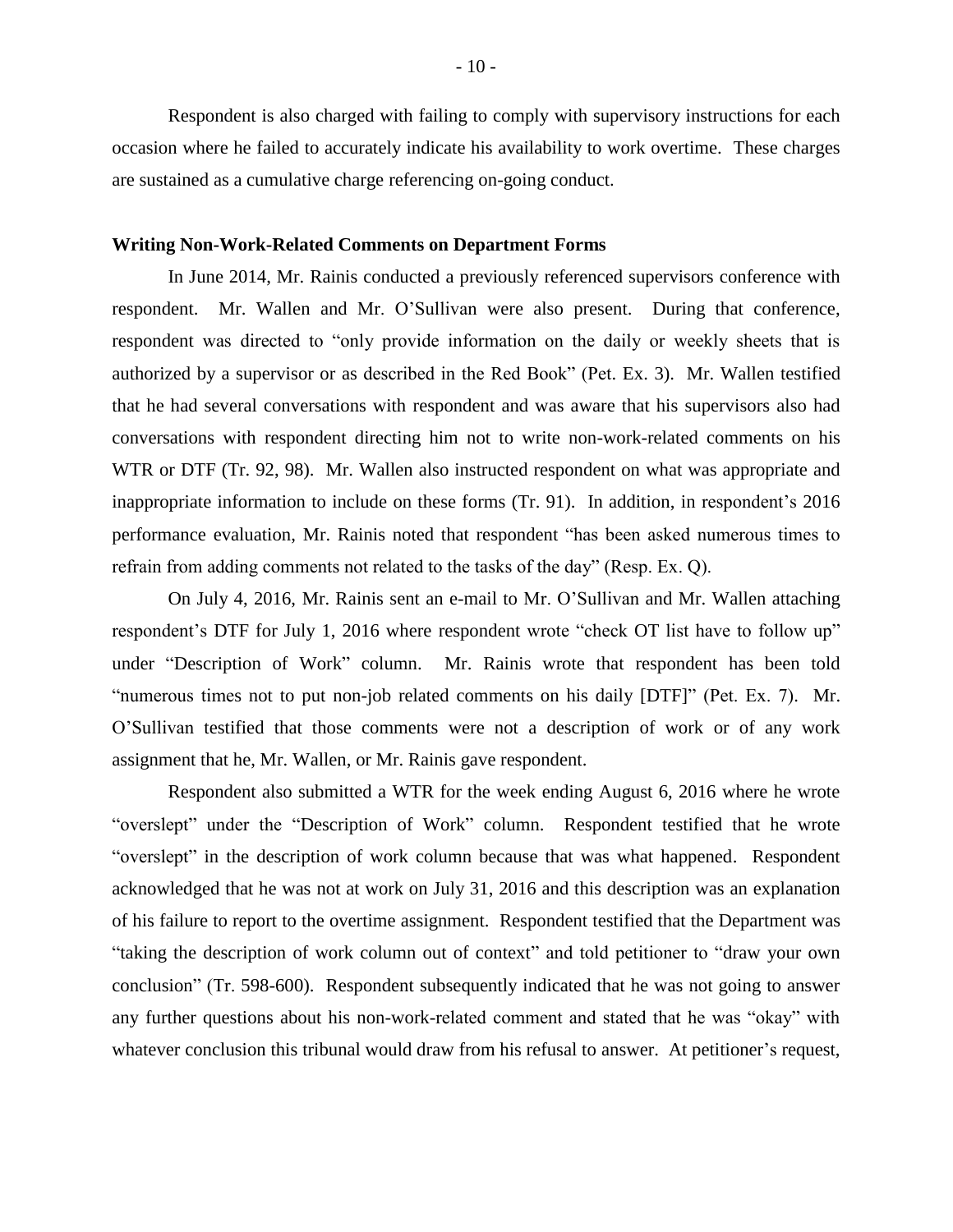this tribunal has drawn an adverse inference against respondent for his refusal to answer this question (Tr. 600-01).

Respondent did not deny writing the comments at issue in the description of work columns. The credible testimony of Mr. Wallen established that the comments were not descriptions of work, rather descriptions of respondent's activities in lieu of working on an assigned job. Petitioner presented e-mails from respondent's supervisors documenting conferences with respondent where they advised him of the policy and directed respondent to comply. Respondent offered no explanation for his conduct and refused to answer further questions. Charges related to this conduct are sustained.

### **Failure to Report Any Absence to Their Supervisor/ Absence without Official Leave**

Mr. Wallen testified that carpenters are required to record their availability to work overtime on the WTR. Carpenters are not disciplined for not accepting overtime (Tr. 33-34). Supervisors may contact carpenters while off duty to offer overtime and the individual is expected to return the phone call telling the supervisor whether he is available to work. Employees may not "intentionally avoid possible offers of overtime work by failing to respond to phone calls in a timely manner" (ALJ Ex. 2 at 74; Tr. 99-100).

On August 1, 2016, Mr. Rainis e-mailed Mr. Wallen to advise him that he called respondent on July 30 to offer respondent overtime for July 31. He spoke with respondent and gave him a 7:00 a.m. assignment for July 31, 2016. Mr. Rainis called respondent at 7:18 a.m. on July 31, because respondent had not reported to the work assignment. Mr. Rainis did not reach respondent but left a voicemail at that time. According to the e-mail, Mr. Rainis contacted another carpenter for the assignment at 7:59 a.m. Mr. Rainis reported that respondent called him at 8:55 a.m. advising him that he had overslept. Mr. Rainis told respondent that he had called another carpenter to take his place (Pet. Ex. 6; Tr. 76-77)

According to the time and leave manual, if a carpenter is unable to make a scheduled tour, the carpenter must notify the Department one hour prior to their start time that s/he is unable to come in on that day (ALJ Ex. 2, Time/Leave Manual at 15). Mr. Wallen testified that if a carpenter failed to make proper notification, they would be marked [absent without official leave] AWOL (Tr. 72-73). Mr. Wallen testified that although respondent did not notify his supervisor in advance of his absence, he was not charged with AWOL for July 31, 2016. He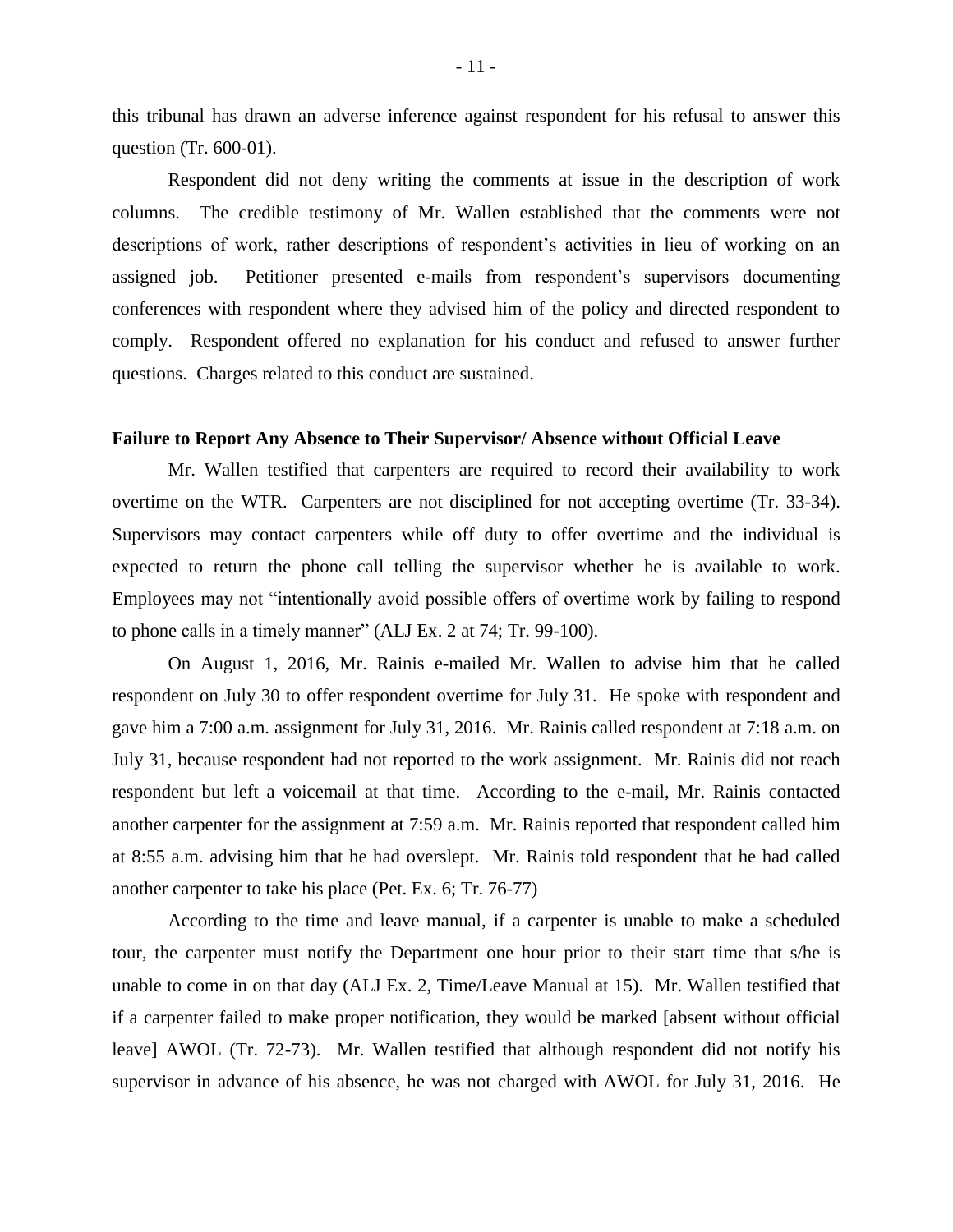explained that because July 31, 2016 was a weekend overtime assignment and not respondent's regular shift, his absence was not documented as AWOL (Tr. 76-78). It would be considered a non-chargeable AWOL. There was no AWOL notation on respondent's corresponding CityTime record (Resp. Ex. A; Tr. 160-161).

The charge related to respondent's failure to report his absence one hour before his scheduled start time is sustained. Mr. Rainis noted that respondent's absence before respondent contacted Mr. Rainis to explain his absence.

The charge related to respondent's absence without official leave is dismissed. Although it is undisputed that respondent did not report to his overtime job assignment on July 31, 2016, petitioner did not establish that this failure was in fact an absence without leave. Mr. Wallen testified that respondent was not considered AWOL and that respondent's failure to report to the assignment was not documented. Petitioner offered no evidence or further testimony to explain any distinction between AWOL, non-chargeable AWOL, and undocumented AWOL. Further, petitioner did not explain how respondent may be charged with non-chargeable, undocumented absence where petitioner's witness testified that such absence was not AWOL.

# **FINDINGS AND CONCLUSIONS**

- 1. Petitioner proved that respondent committed misconduct when he failed to accurately report the time and starting location for his work assignments and when he failed to comply with supervisory instructions to do so, as alleged in Charges 1, 2, and 3.
- 2. Petitioner proved that respondent committed misconduct when he failed to record his availability for overtime and when he failed to comply with supervisory instructions to do so as alleged in Charges 1, 2, and 3.
- 3. Petitioner proved that respondent committed misconduct when he failed to comply with supervisory instructions to refrain from writing non-work-related comments on the weekly tracking report and the daily work order tracking forms, as alleged in Charges 1, 2, and 3.
- 4. Petitioner proved that respondent failed to report an absence to his supervisor, as alleged in Charge 4.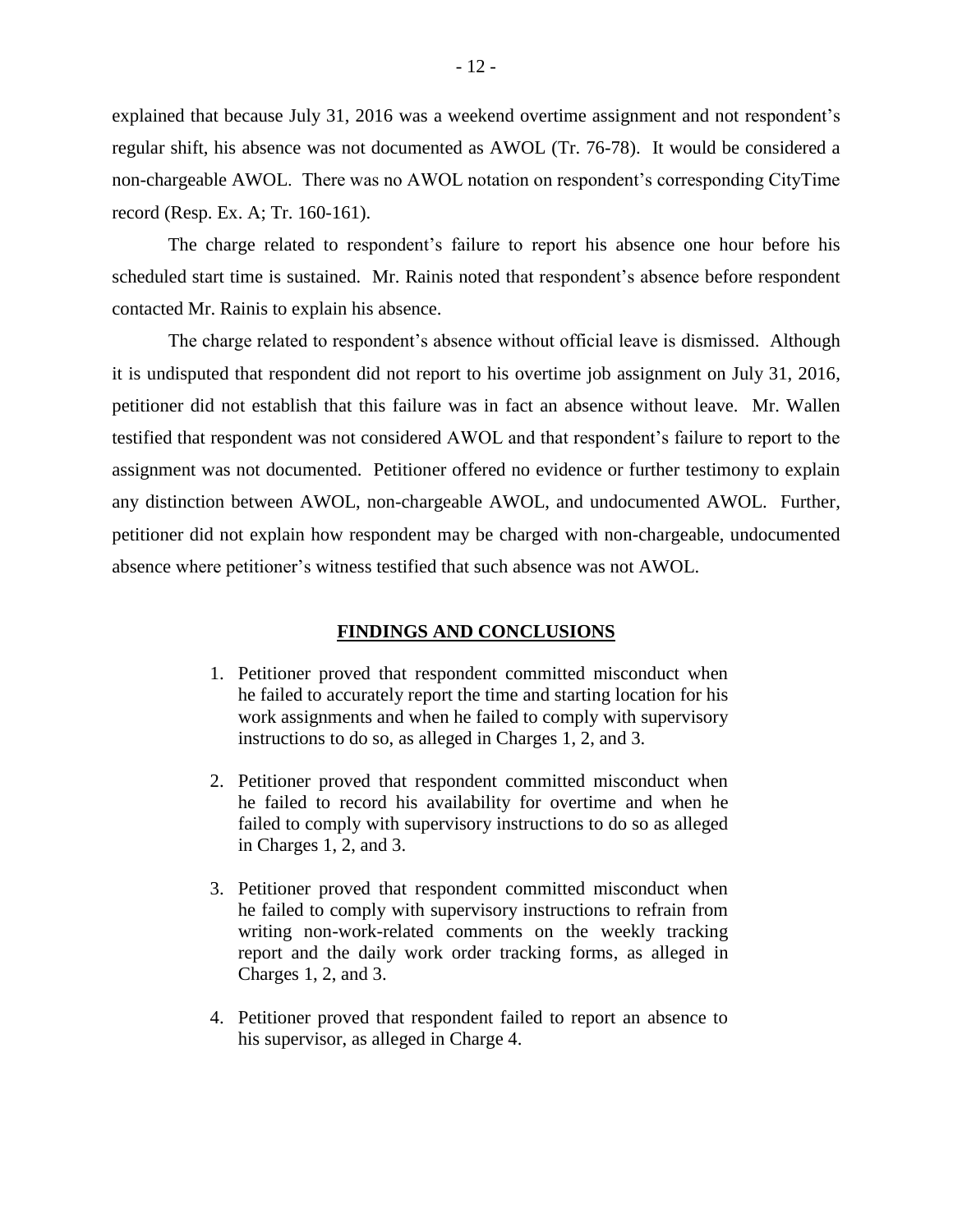- 5. Petitioner did not prove that respondent was absent without official leave when he failed to report to an overtime assignment, as alleged in Charge 5.
- 6. Petitioner proved that respondent engaged in conduct prejudicial to the good order, efficiency, and discipline of the Department by engaging in the conduct referenced above and as alleged in Charge 6.

#### **RECOMMENDATION**

Having made the above findings, I requested and reviewed a summary of respondent's personnel record. Respondent began working for the Department in 2010. Since 2013, respondent's supervisors have rated his overall work performance as good or very good. His disciplinary history consists of a 20-day suspension without pay for engaging in similar conduct including failing to comply with supervisors instructions for filling out timesheets, improperly documenting overtime availability and adding non-work-related comments to work tracking forms. This matter was litigated before this tribunal, where the charges against respondent were sustained. *Fire Dep't v. Toner*, OATH Index No. 2741/15 (June 30, 2016).

There is little doubt that respondent is an able and competent carpenter. However, being a carpenter and an employee with the Department requires more than carpentry and repair work. Respondent is required to adhere to Department policies and procedures and to follow the directives of his supervisors. The penalty for false or inaccurate paperwork and failure to follow procedures can range from a ten-day suspension to termination of employment depending upon the frequency or severity of the misconduct and the employee's disciplinary history. In this matter, respondent was found to have engaged in similar conduct just two years prior to this matter. Respondent's failure to accurately complete the required paperwork according to his supervisors' repeated instructions and directives is a result of respondent's refusal to comply rather than his ignorance of the policies as he claimed at trial. However, there must be a balance between the penalty imposed, the nature of the misconduct, and respondent's disciplinary history. The proper penalty should not be based upon the number of charges, but the severity of the proven misconduct. *Dep't of Probation v. James*, OATH Index No. 535/90 at 4 (Feb. 6, 1990). Petitioner's request for a 60-day suspension without pay is excessive. Although respondent's misconduct is persistent, a substantial penalty should be sufficient to impress upon respondent the need to adhere to rules and procedures. Such penalty should be consistent with